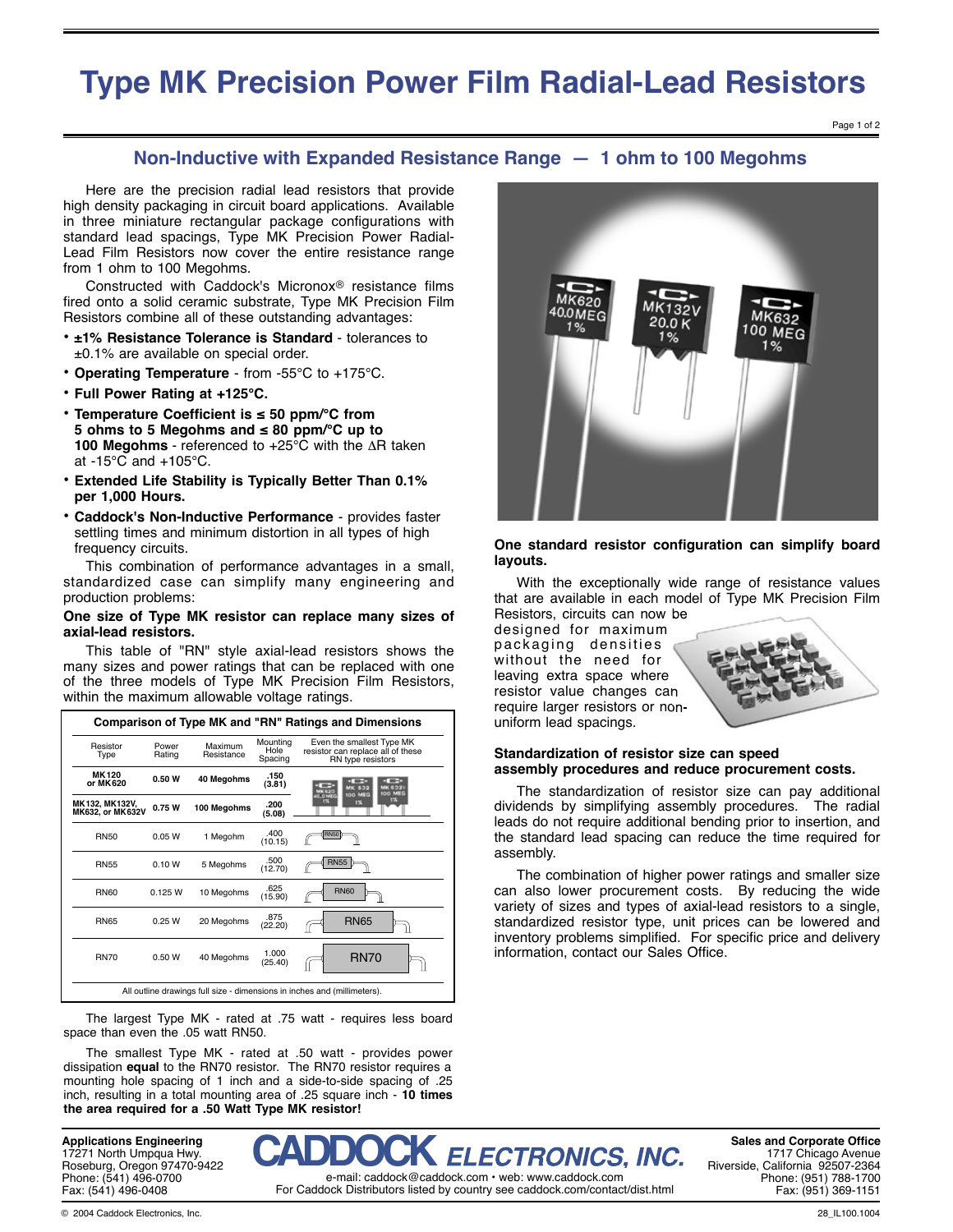# **Type MK Precision Power Film Radial-Lead Resistors**

Page 2 of 2

### **Type MK Precision Film Resistors - Low and Standard Resistance Ranges**

| <b>Model</b>  | Watt- | Max.    | Oper. | Dielect.       | Resistance  |                         |                         |                                                    |                      |                      |                 |
|---------------|-------|---------|-------|----------------|-------------|-------------------------|-------------------------|----------------------------------------------------|----------------------|----------------------|-----------------|
| No.           | age   | Voltage | Max.  | Temp. Strength | Low<br>Min. | <b>Standard</b><br>Min. | <b>Standard</b><br>Max. | <b>Dimensions</b>                                  | <b>Encapsulation</b> | Leadwire             | <b>Comments</b> |
| MK120         | 0.50  | 200     | 175°C | 300            | 1 $\Omega$  | 5Ω                      | 2 Mea                   | Ref. Case "A" Dwg. Transfer Molded                 |                      | <b>Tinned Copper</b> |                 |
| MK132         | 0.75  | 400     | 175°C | 400            | 1Ω          | 5Ω                      | 5 Mea                   | Ref. Case "B" Dwg. Transfer Molded   Tinned Copper |                      |                      |                 |
| <b>MK132V</b> | 0.75  | 400     | 175°C | 400            | 1Ω          | 5Ω                      | 5 Mea                   | Ref. Case "C" Dwg. Transfer Molded   Tinned Copper |                      |                      | With Standoff   |

**Resistance Tolerance:** ±1% (tolerances to ±0.1% available on values of 30 ohms or higher).

**Overload/Overvoltage:** 5 times rated power with applied voltage not to exceed 1.5 times maximum continuous operating voltage for 5 seconds, ΔR ±(0.15  $percent + 0.01$  ohm) max.

**Operating Temperature:** -55°C to  $+175^{\circ}$ C.

#### **Temperature Coefficient:**

| <b>Resistance Range</b>          | Temp. Coef.                  |  |  |
|----------------------------------|------------------------------|--|--|
| Standard : 5 $\Omega$ and above  | 50 ppm/ $\mathrm{^{\circ}C}$ |  |  |
| Low: 1 $\Omega$ to 4.99 $\Omega$ | 200 ppm/°C                   |  |  |
|                                  |                              |  |  |

Temperature Coefficient referenced to +25°C, ΔR taken at -15°C and +105°C.

**Insulation Resistance:** 10,000 Megohms, minimum.

**Load Life:** 1,000 hours at +125°C at rated power,  $ΔR ± (0.4$  percent  $+0.01$  ohm) max.

**Thermal Shock:** Mil-Std-202, Method 107, Cond. B,  $\Delta$ R  $\pm$ (0.2 percent +0.01 ohm) max.

**Moisture Resistance:** Mil-Std-202, Method 106,  $ΔR ± (0.5 percent + 0.01 ohm)$ max.

**Measurement Note:** Resistance measurement on low resistance values shall be made at a point within 0.2 inch (5.08 mm) of the body.

### **Type MK Precision Film Resistors - Extended Resistance Range**

| <b>Model</b><br>Watt-<br>No.<br>age |                | Max.       | Oper.             | Dielect.   | TC.  | Resistance |         | <b>Dimensions</b>                    | <b>Encapsulation</b> | Leadwire             | Comments      |
|-------------------------------------|----------------|------------|-------------------|------------|------|------------|---------|--------------------------------------|----------------------|----------------------|---------------|
|                                     | <b>Voltage</b> | <b>Max</b> | Temp. Strength    | ppm/<br>°C | Min. | Max.       |         |                                      |                      |                      |               |
| MK620                               | 0.50           | 200        | $175^{\circ}$ C   | 300        | 80   | 2.01 Mea   | 40 Mea  | Ref. Case "A" Dwg.   Transfer Molded |                      | <b>Tinned Copper</b> |               |
| MK632                               | 0.75           | 400        | $175^{\circ}$ C i | 400        | 80   | 5.01 Mea   | 100 Mea | Ref. Case "B" Dwg.   Transfer Molded |                      | <b>Tinned Copper</b> |               |
| <b>MK632V</b>                       | 0.75           | 400        | $175^{\circ}$ C i | 400        | 80   | 5.01 Mea   | 100 Mea | Ref. Case "C" Dwg.   Transfer Molded |                      | <b>Tinned Copper</b> | With Standoff |

**Resistance Tolerance:** ±1% (consult factory for tighter tolerances).

**Overload/Overvoltage:** 1.5 times max. voltage for 5 seconds, ΔR 0.5% max.

**Operating Temperature:** -55°C to  $+175^{\circ}$ C.

**Temperature Coefficient:** See Table for TC value. TC referenced to +25°C, ΔR taken at -15°C and +105°C.

**Insulation Resistance:** 10,000 Megohms, minimum.

**Load Life:** 1,000 hours at +125°C at rated power, ΔR 0.5% max.

**Thermal Shock:** Mil-Std-202, Method 107, Cond. B, ΔR 0.5% max.

**Moisture Resistance:** Mil-Std-202, Method 106, ΔR 0.5% max.



© 2004 Caddock Electronics, Inc.

Fax: (541) 496-0408

28\_IL100.1004

For Caddock Distributors listed by country see caddock.com/contact/dist.html